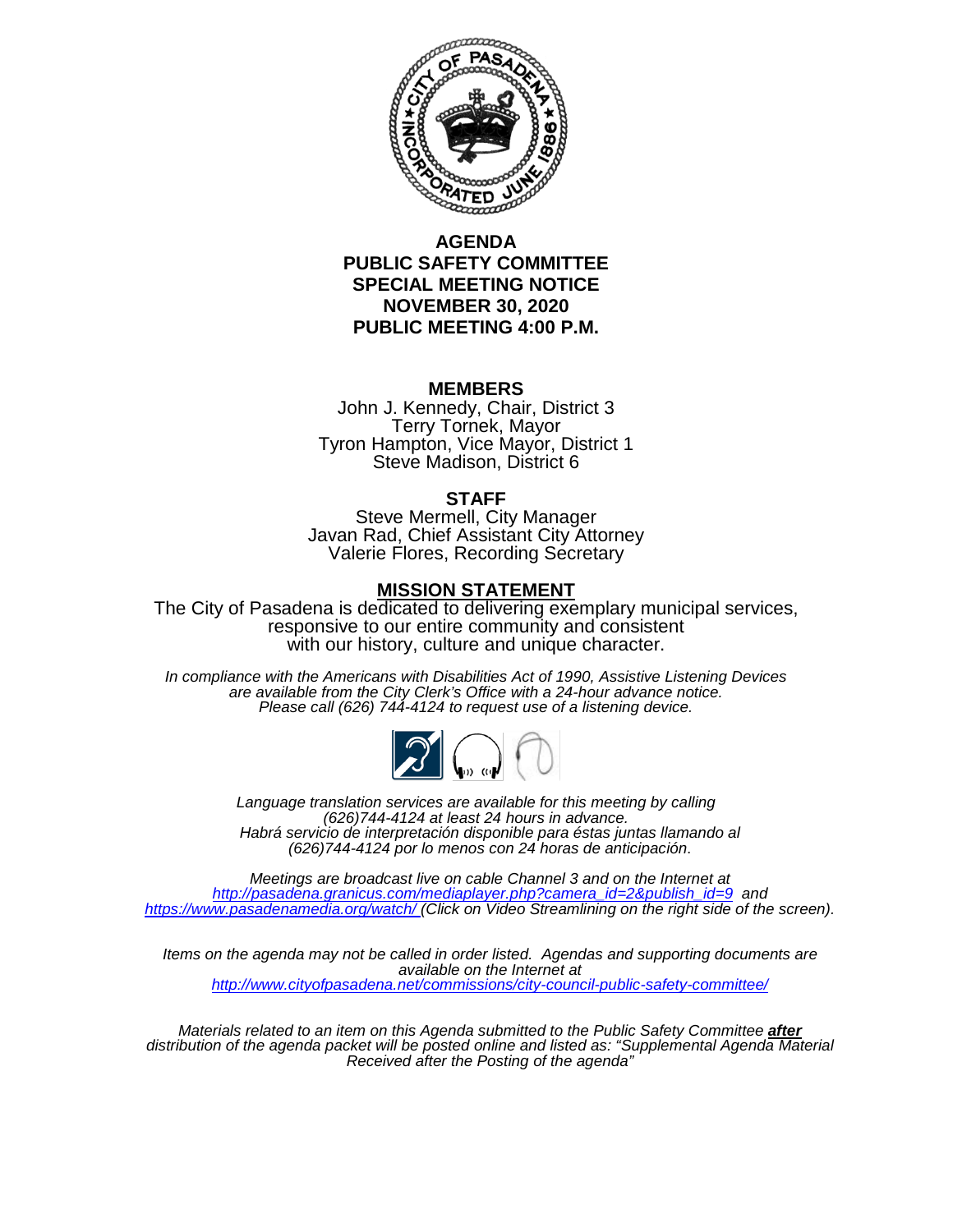### **PURSUANT TO EXECUTIVE ORDER N-29-20 ISSUED BY GOVERNOR GAVIN NEWSOM ON MARCH 17, 2020, THE SPECIAL PUBLIC SAFETY COMMITTEE MEETING FOR NOVEMBER 30, 2020 AT 4:00 P.M. WILL TAKE PLACE** *SOLELY* **BY VIDEOCONFERENCE/TELECONFERENCE.**

# **TO ACCESS THE MEETING:**

### **[http://pasadena.granicus.com/MediaPlayer.php?publish\\_id=9](http://pasadena.granicus.com/MediaPlayer.php?publish_id=9)**

### **AND**

# **[WWW.PASADENAMEDIA.ORG](http://www.pasadenamedia.org/)**

In order to facilitate public participation at meetings held solely by electronic means, the City will accept public comment in the following manner:

1. Members of the public may submit comments of any length up to two hours prior to the start of the meeting, at the following email address:

**vflores@cityofpasadena.net**

Please be aware that, while these comments will be provided to the members of the body and will become part of the meeting record, they will not be read aloud. Any comment submitted in this fashion will be forwarded to the legislative body prior to the start of the meeting.

2. During the meeting, members of the public may submit up to 200 words regarding items on the agenda, at the following webpage:

**[www.cityofpasadena.net/commissions/public-comment](http://www.cityofpasadena.net/commissions/public-comment)**

If you wish your comments to be read aloud during the meeting, please indicate so on the form. If you submit more than one form, only the first one received will be read aloud. The City reserves the right to summarize comments if necessary for the orderly and timely flow of the meeting. All comments in their entirety will become part of the meeting record and will be forwarded to the legislative body.

3. If assistance is needed by phone, please call the City Clerk's Office at: (626) 744-4124.

**IF YOU NEED A REASONABLE MODIFICATION OR ACCOMMODATION PURSUANT TO THE AMERICANS WITH DISABILITIES ACT BECAUSE YOU ARE UNABLE TO PARTICIPATE ELECTRONICALLY AS SET FORTH ABOVE, CONTACT THE CITY CLERK'S OFFICE AS SOON AS POSSIBLE AT (626) 744-4124 OR [CITYCLERK@CITYOFPASADENA.NET.](mailto:CITYCLERK@CITYOFPASADENA.NET)**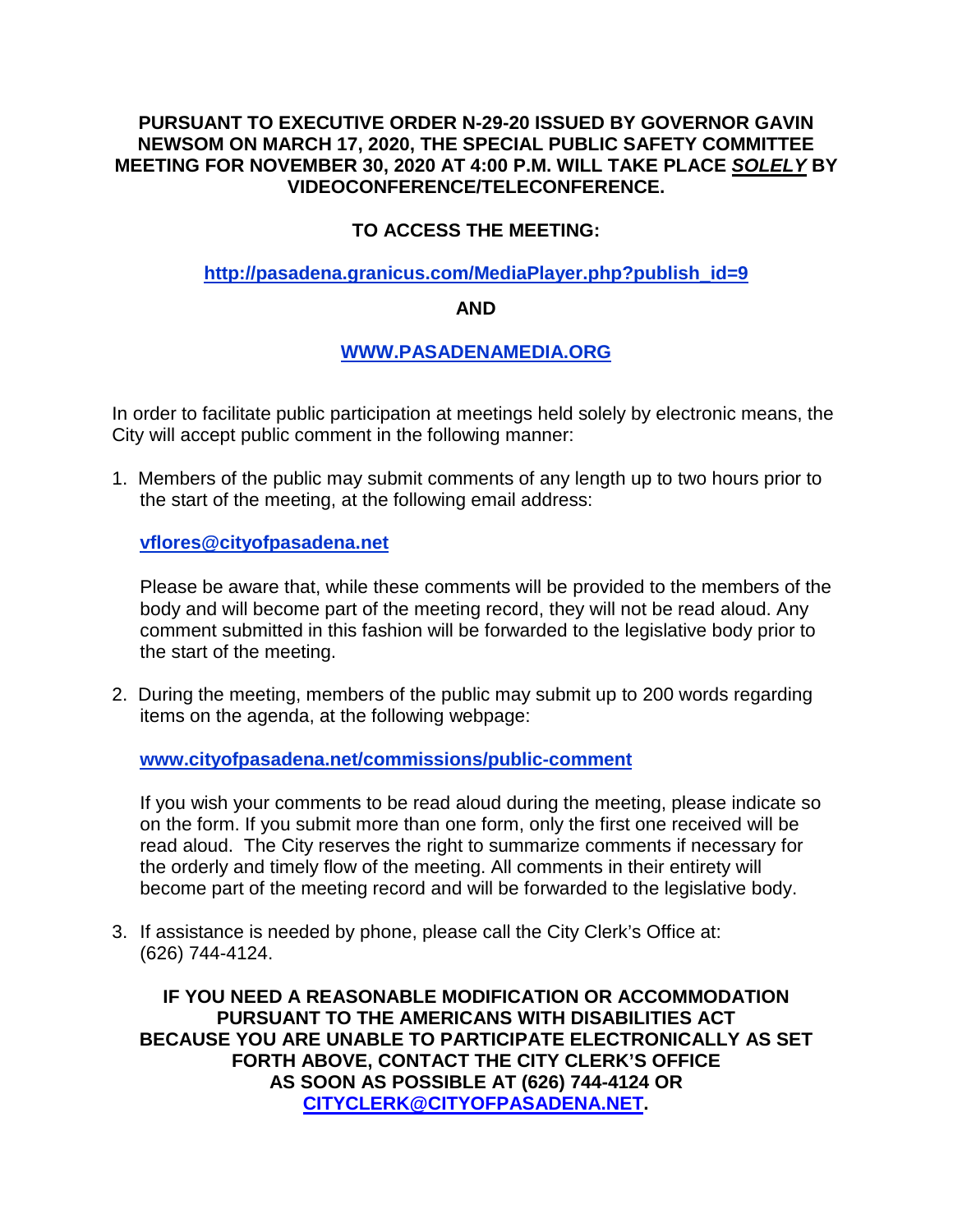

### **CITY OF PASADENA NOTICE OF SPECIAL MEETING** OF THE PUBLIC SAFETY COMMITTEE

### **NOVEMBER 30, 2020** PUBLIC MEETING: 4:00 P.M. **PASADENA CITY HALL, COUNCIL CHAMBER** 100 NORTH GARFIELD AVENUE, ROOM S249

#### Note to the Public: City Hall is closed to the public until further notice.

NOTICE IS HEREBY GIVEN that a special meeting of the Public Safety Committee, will be held by video conference/teleconference on Monday, November 30, 2020, at 4:00 p.m., to discuss matters on the attached agenda. This virtual meeting is held pursuant to Executive Order N-29-20 issued by Governor Gavin Newsom.

J. Kennedy, Chair

**Public Safety Committee** 

I HEREBY CERTIFY that this notice, in its entirety, was posted on the Internet at www.cityofpasadena.net/commissions/city-<br>council-public-safety-committee and on the Council Chamber Bulletin Board, Room S249 and the Bullet and that copies hereof were faxed, emailed or delivered to each member of the City Council and to each local newspaper of general circulation, radio or television station requesting notice in writing, all of which recipients are identified on the distribution list set forth herein below.

∟aarni Daza

City Manager's Office

**DISTRIBUTION: City Council City Manager City Attorney Public Information Officer** Central Library Pasadena Independent

Los Angeles Times Pasadena Journal Pasadena Now Pasadena Star News Pasadena Weekly La Opinion

In compliance with the Americans with Disabilities Act of 1990, listening assistive devices are available from the City Clerk's Office with a 24-hour advance notice.<br>Please call (626) 744-4124 to request use of a listening device. Language translation services may be requested with 24-hour advance notice. Habrá servicio de interpretación disponible para éstas juntas llamando al (626) 744-4124 por lo menos con 24 horas de anticipación.

> Pasadena City Hall 100 N. Garfield Avenue Mailing Address: P.O. Box 7115 · Pasadena 91109-7215